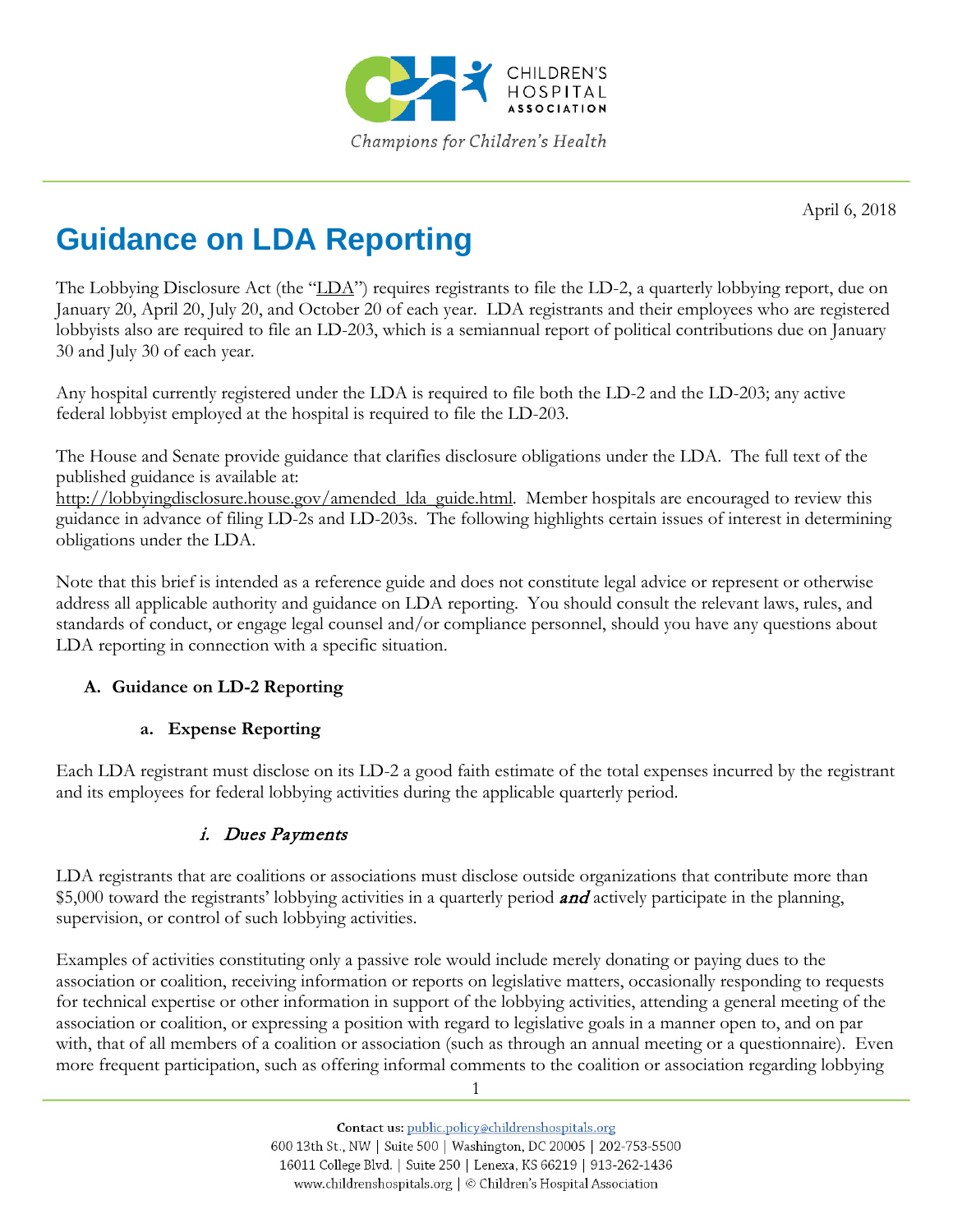strategy, in the absence of any formal or regular supervision or direction of lobbying activities, may not constitute active participation if neither the organization nor its employees has the authority to direct the coalition or association on lobbying matters and the participation does not otherwise exceed a de minimis role.

LDA registrants that are members of coalitions or associations should include in their lobbying expenses the portion of membership dues paid to a coalition or association for lobbying activities, regardless of whether the registrant actively participates in the planning, supervision, or control of such activities. Consistent with this requirement, member hospitals report on their LD-2s the portion of their Children's Hospital Association<sup>[1](#page-1-0)</sup> membership dues allocable to the Association's lobbying activities. The allocable portion of dues for lobbying activities must be reported in the quarter in which the dues are paid.

## ii. Reportable Expenses

If a Children's Hospital Association member retains state and federal lobbyists, at least a portion of any time spent by state-level lobbyists preparing materials for a strategic lobbying plan that includes both state and federal lobbying would need to be included in the member's good faith estimate of lobbying expenses for the quarter, because, at the time the materials were prepared, they were to be used for federal lobbying.

## **b. Foreign Entity Disclosure**

The LDA sets forth the circumstances under which a registrant must disclose a foreign entity on an organization's lobbying registration form. Registrants must disclose the approximate percentage of equitable ownership in the client, if any, of a foreign entity that:

- (1) holds at least 20 percent equitable ownership in the client or any organization identified as contributing more than \$5,000 toward the registrant's lobbying activities and planning, supervising or controlling such activities;
- (2) directly or indirectly, in whole or in major part, plans, supervises, controls, directs, finances, or subsidizes the activities of the client or any organization identified in the above paragraph; or
- (3) is an affiliate of the client or any organization identified in (1) and has a direct interest in the outcome of the lobbying activity.

The foreign entity must have an interest in the specific lobbying issues listed on the registrant's report, and such an interest should be described. In addition, the House and Senate have clarified that the disclosure of a foreign entity's interest in specific lobbying issues identified in the LD-2 is not contingent upon the foreign entity making a contribution of \$5,000 or more to the registrant during the reporting period.

## B. **Guidance on LD-203 Reporting**

## **a. Events "Honoring" or "Recognizing" a Covered Official**

<span id="page-1-0"></span> $1$  The Children's Hospital Association's legal name is the National Association of Children's Hospitals.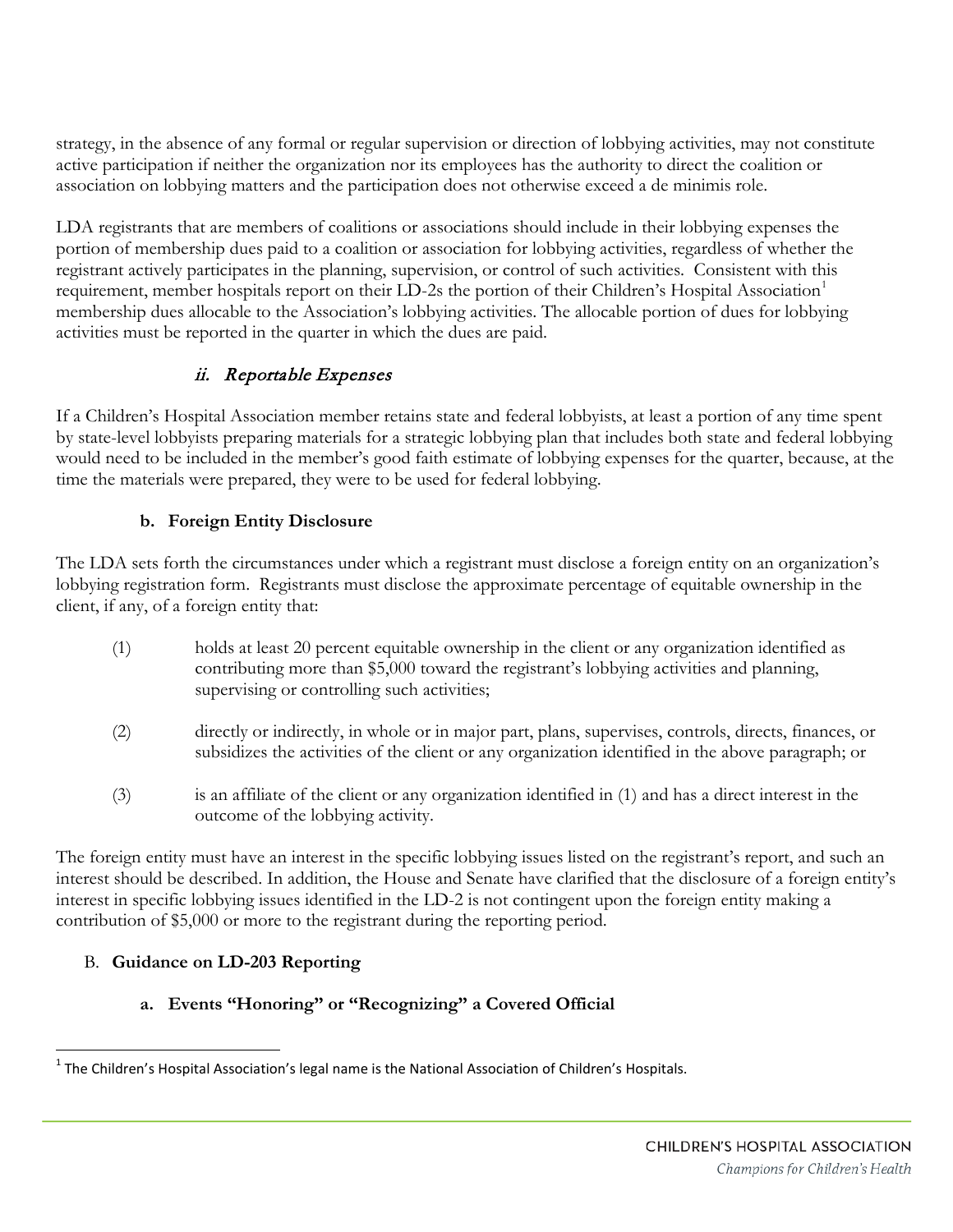Each LD-203 filer must disclose on the form, among other things, contributions made by the filer to events or entities "honoring" or "recognizing" covered legislative and executive branch officials. The below can assist in determining whether a particular contribution should be disclosed on a filer's LD-203.

# i. Covered Officials Listed As Event Speakers

The listing of a covered official's name on an invitation as a speaker at a registrant-sponsored multi-day/multi-part event is not, in and of itself, a basis for disclosing a filer's provision of expenses for an event. However, if the covered official were given a special award, honor, or similar recognition by the organization at the event, the costs of the event would be reportable, even though the event invitation did not state that any award, honor, or recognition would be given.

## ii. Covered Officials Listed As Attendees or Special Invitees

Mere listing of a covered official's anticipated attendance at event to promote issue awareness is not sufficient for the official to be considered "honored" or "recognized," but supplemental acts might require reporting the costs of the event (e.g., if the covered official received an honor, award, or similar recognition given by the registrant sponsor at the event).

The use of the phrase "The Honorable" with a covered official's name is consistent with accepted notions of protocol applicable to referencing senior government officials and its use in invitations does not serve as a basis for establishing "honor" or "recognition" in connection with an event.

# iii. No Allocation of Costs Where Covered and Non-Covered Officials Are Honored

Registrants must disclose the entire amount paid to sponsor an event which honors a covered official, regardless of whether the covered official honoree is only one of several individuals so honored. No allocation of costs is permitted, but members may use the Comments section of the report to explain the circumstances.

For example, if a hospital holds an annual fundraising event that honors four different individuals, only one of whom is a covered official, the hospital must disclose on its LD-203 the total amount that it paid for the event. The cost of any award, plaque, or any other commemorative item given to the covered official should be listed separately on the report. All other costs for the event may be reported in one line item, using the term "various vendors" for the payee designation. Although not required, the filer may note in the Comments section that only one of the four honorees was a covered official.

In the above example, the hospital should not report any amounts paid in connection with the event that were then reimbursed by others. If another LDA registrant paid for a portion of the costs associated with the hospital's event, then that registrant is required to list such amounts on its own LD-203.

## **b. Contributions to Entities "Designated" by a Covered Official**

The LDA requires that any funds contributed or disbursed to an entity designated by a covered official be disclosed on the LD-203. LDA guidance explains that the term "designated" includes directing a charitable contribution in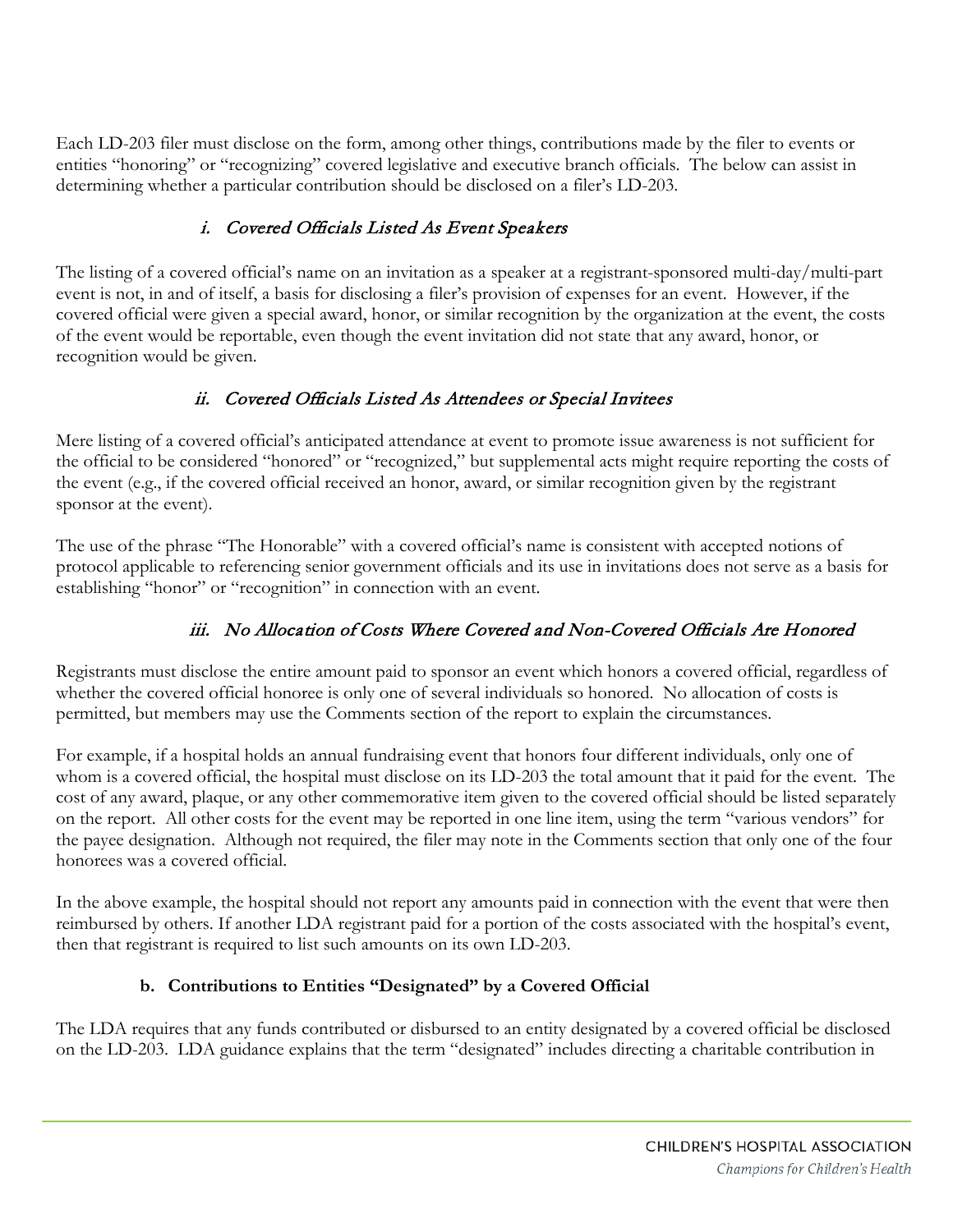lieu of an honorarium pursuant to House, Senate, or executive branch ethics rules. It also includes a payment that is directed to an entity by a covered official who serves on the entity's board. However, a contribution by the registrant or lobbyist following a covered official's "mere statement of support" or solicitation is not necessarily reportable without some further role by the covered official.

Note that, notwithstanding the LD-203 disclosure requirements, House and Senate gift rules continue to prohibit individual lobbyists from making contributions to organizations "maintained or controlled" by Members of Congress. If an individual lobbyist at your hospital has any questions about this prohibition, he or she should contact legal counsel and compliance personnel.

#### **c. Event Tickets and Table Purchases**

The LDA requires disclosure of any funds contributed or disbursed to pay for the costs of an event that honors or recognizes a covered official, or is held by, or in the name of, a covered official. The LDA guidance explains that mere purchase of a table or ticket to another entity's event, in and of itself, generally is not sufficient to be considered paying the "cost of an event." However, where lobbyists or registrants undertake activities such that they become a "sponsor" of the event for House/Senate gift rule purposes, or purchase enough tickets/tables so that it appears that they are paying the costs of the event (rather than just the costs of their attendance), then these "sponsorship" costs would be reportable. Circumstances in which an entity purchases groups of tickets or several tables to an event require a case-by-case analysis according to the LDA guidance to determine whether the quantity of tickets/tables purchased is such that it would require disclosure on an LD-203.

### **d. Treatment of Lobbyist's Reportable Contributions When Reimbursed by Employer/Registrant**

The LDA guidance states that, where a lobbyist makes a reportable honorary contribution and is reimbursed by his employer/registrant, the contribution is properly reported on the employer's/registrant's LD-203 and not on the individual lobbyist's LD-203.

#### **e. Duplicate Reporting of PAC Contributions by Lobbyists Serving on the Board of Non-Connected PACs**

Individual lobbyists serving as board members for a registrant's connected PAC or separate segregated fund ("SSF") do not need to report the SSF's contributions on their individual LD-203 reports. The individual may simply indicate on his individual report that he is a SSF board member. Note, however, that a hospital organized as a 501(c)(3) will not have a connected PAC; therefore, this option would not be available. A lobbyist who serves on the board of a non-connected PAC must disclose reportable contributions from the PAC on his or her LD-203s.

## **f. In-Kind Contributions**

The LDA guidance clarifies that payments falling under the Federal Election Campaign

Act's definition of "contribution" to Federal candidates, political party committees, and leadership PACs, *including* in-kind contributions, must be disclosed on the LD-203 if the aggregate to the recipient during the reporting period is \$200 or more. In-kind contributions are generally defined as contributions of goods, services, or property offered free or at less than the usual and normal charge.